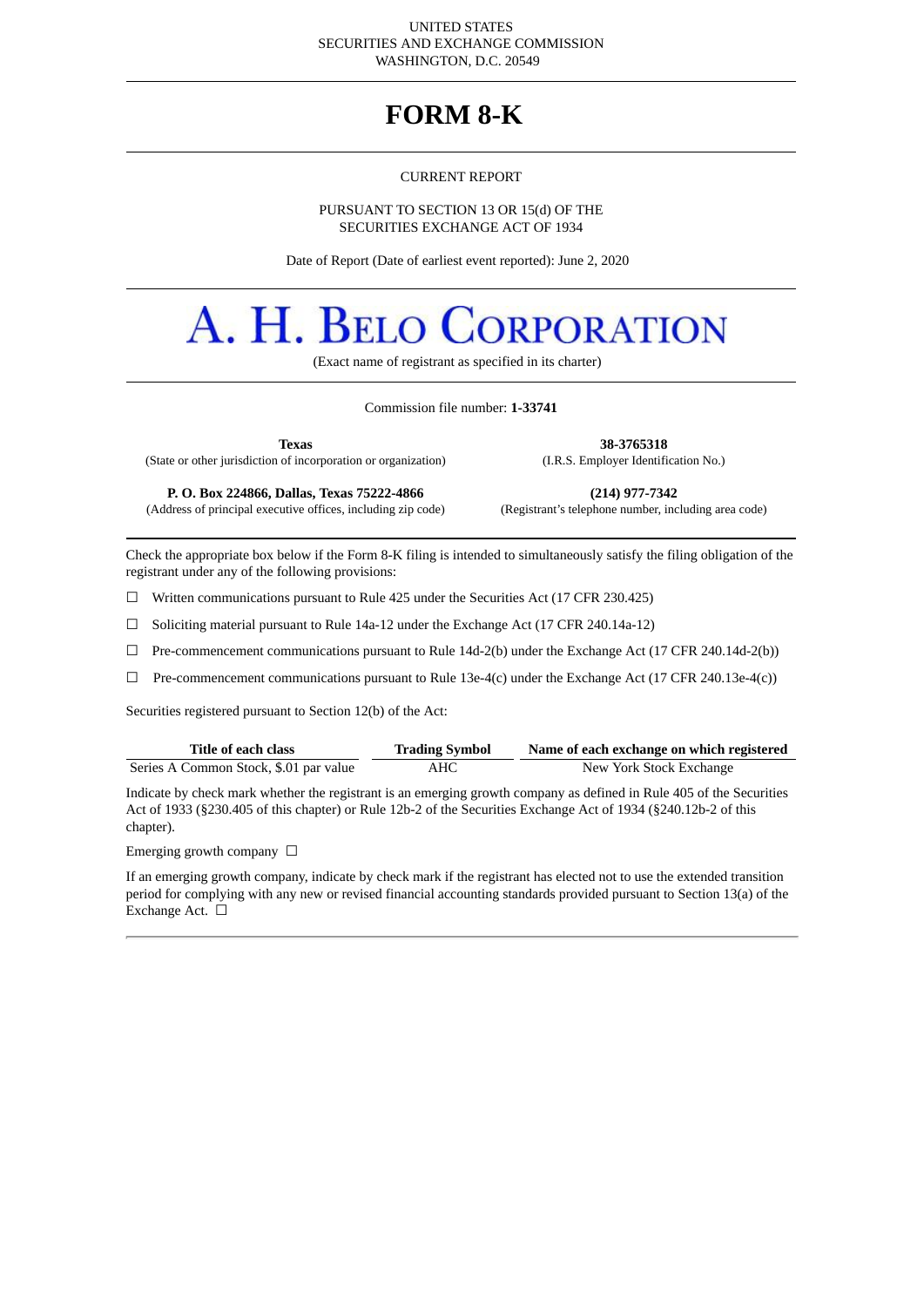#### **Item 2.02. Results of Operations and Financial Condition.**

On June 5, 2020, A. H. Belo Corporation (the "Company" or "A. H. Belo") announced its consolidated financial results for the three months ended March 31, 2020. A copy of the announcement press release is furnished with this report as Exhibit 99.2.

#### **Item 5.07. Submission of Matters to a Vote of Security Holders.**

The 2020 Annual Meeting of Shareholders of A. H. Belo Corporation was held on June 2, 2020. The following are the final voting results and a brief description of each matter submitted to the Company's shareholders at that meeting. Each proposal is described in more detail in the Company's 2020 Proxy Statement dated May 7, 2020.

*Proposal 1: Election of Directors.* The shareholders of the Company elected each of the director nominees nominated by the Company's Board of Directors, as follows: John A. Beckert, Louis E. Caldera, Robert W. Decherd, and Ronald D. McCray were elected as directors and are eligible to serve a one-year term until the 2021 annual meeting.

The following is a tabulation of the voting results with respect to each director nominee:

| Director          | Votes For  | Withheld  | <b>Broker Non-Votes</b> |
|-------------------|------------|-----------|-------------------------|
| John A. Beckert   | 31,487,244 | 5.743.459 | 3,325,606               |
| Louis E. Caldera  | 35,044,651 | 2,186,052 | 3,325,606               |
| Robert W. Decherd | 36,381,027 | 849.676   | 3.325.606               |
| Ronald D. McCray  | 35,042,486 | 2,188,217 | 3,325,606               |

*Proposal 2: Ratification of the Appointment of Independent Registered Public Accounting Firm.* The Company's shareholders ratified the appointment of Grant Thornton LLP as the Company's independent registered public accounting firm for the year ending December 31, 2020 by the following vote:

| For        | <b>Against</b> | Abstain | <b>Broker Non-Votes</b> |
|------------|----------------|---------|-------------------------|
| 40,460,914 | 42,824         | 52,571  |                         |

*Proposal 3: Approval of an Advisory resolution regarding executive compensation (say-on-pay).* The Company's shareholders approved the following advisory resolution by the affirmative vote of a majority of the voting power represented at the annual meeting and entitled to vote:

> "RESOLVED, that the shareholders of A. H. Belo Corporation ("A. H. Belo" or the "Company") approve, on an advisory basis, the compensation of A. H. Belo's named executive officers as disclosed in the Summary Compensation Table and the related compensation tables, notes and narrative contained in the 2020 proxy statement."

The shareholder vote was as follows:

| For        | <b>Against</b> | Abstain | Broker Non-Votes |
|------------|----------------|---------|------------------|
| 35,417,074 | 1,648,880      | 164.749 | 3,325,606        |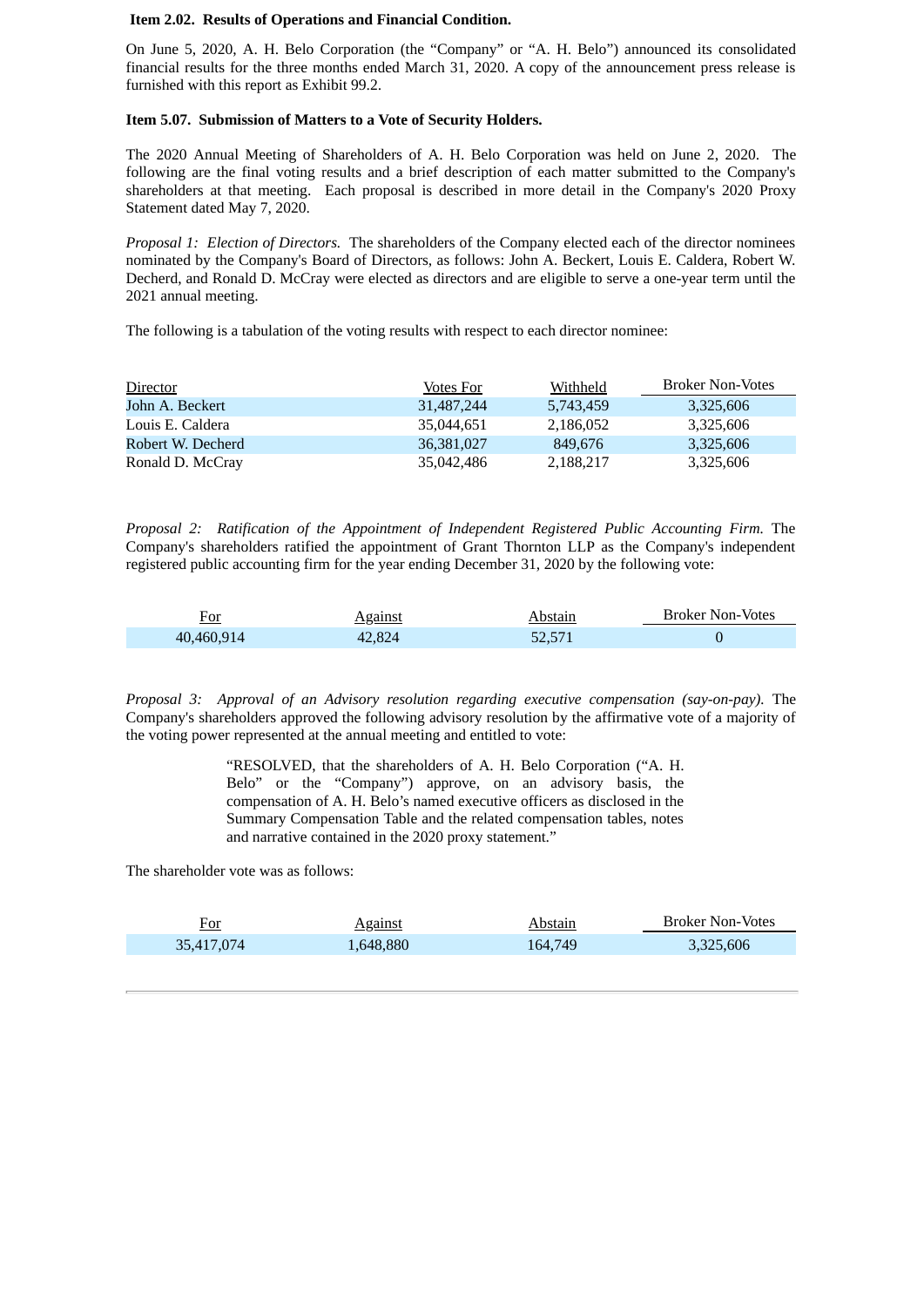#### **Item 8.01. Other Events.**

On June 2, 2020, the Company's Board of Directors approved a third quarter 2020 dividend of \$0.04 per share. The dividend will be payable on September 4, 2020 to shareholders of record at the close of business on August 14, 2020. A copy of the announcement press release is furnished with this report as Exhibit 99.1.

#### **Item 9.01. Financial Statements and Exhibits.**

(d) *Exhibits*.

- 99.1 Press Release issued by A. H. Belo Corporation on June 3, 2020
- 99.2 Press Release issued by A. H. Belo Corporation on June 5, 2020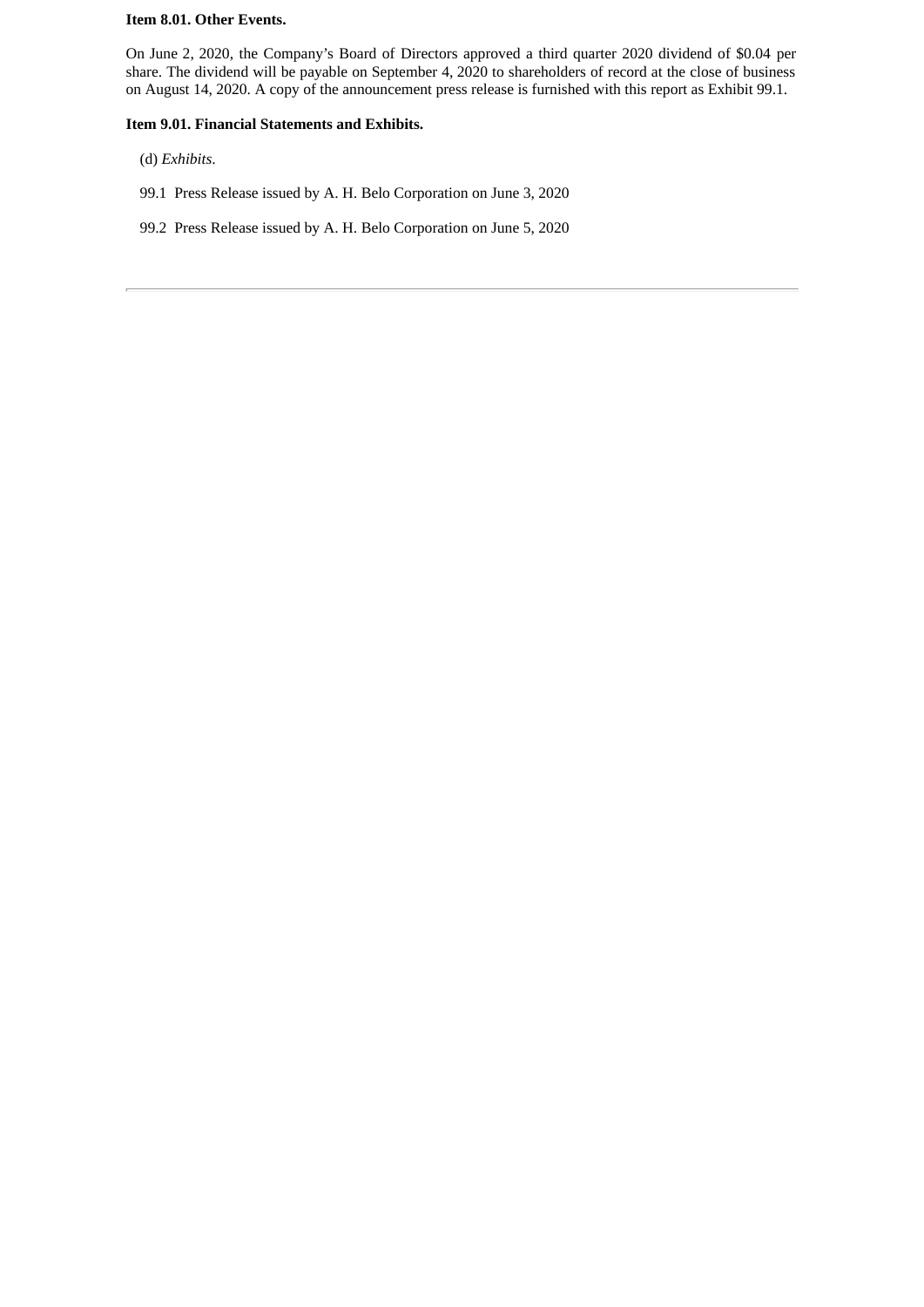#### **SIGNATURE**

Pursuant to the requirements of the Securities Exchange Act of 1934, the Registrant has duly caused this report to be signed on its behalf by the undersigned thereunto duly authorized.

#### Date: June 5, 2020 A. H. BELO CORPORATION

By: /s/ Christine E. Larkin

Christine E. Larkin Senior Vice President/General Counsel & Secretary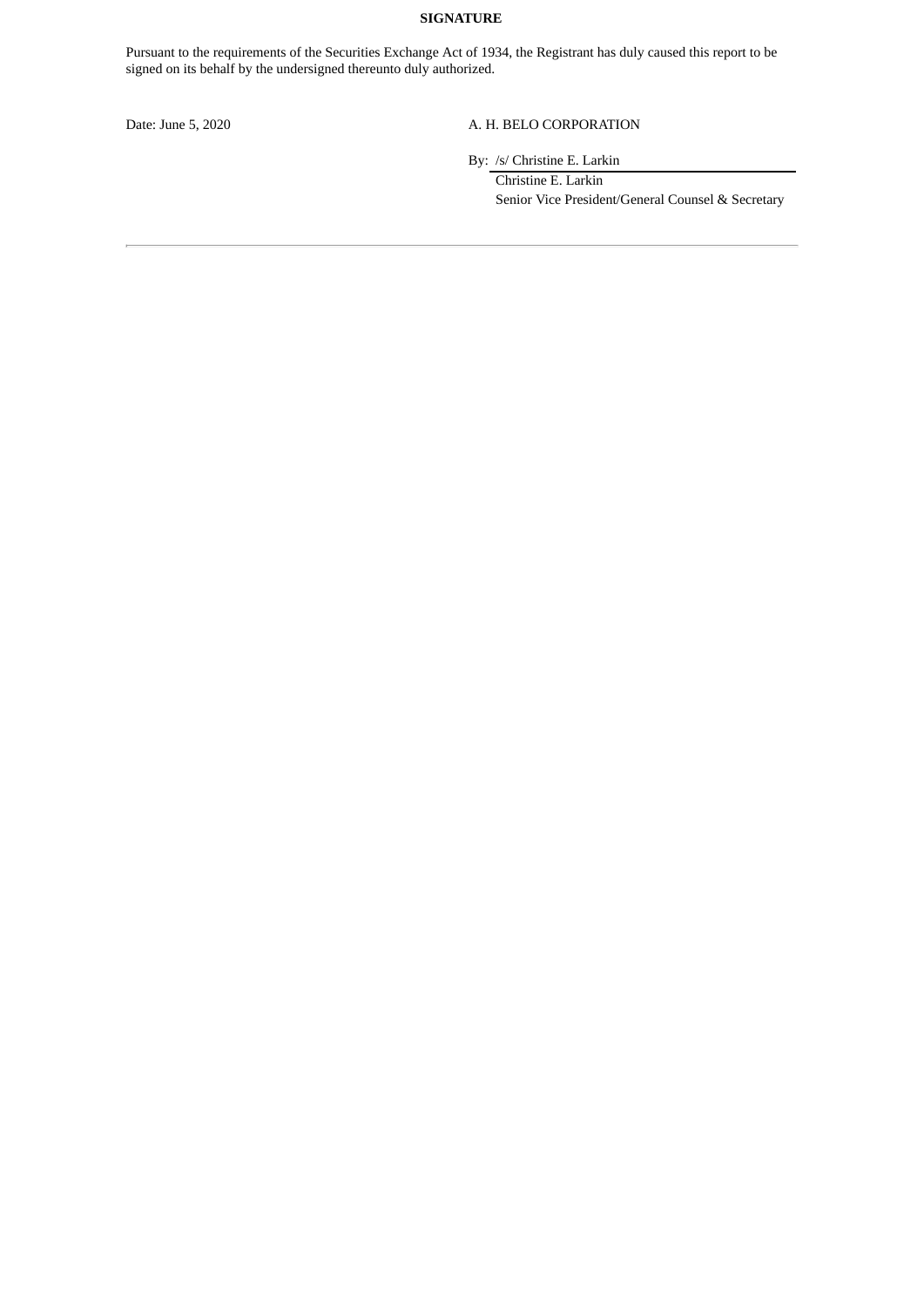#### **EXHIBIT INDEX**

Exhibit No. 99.1 Press Release issued by A. H. Belo [Corporation](#page-5-0) on June 3, 2020

Exhibit No. 99.2 Press Release issued by A. H. Belo [Corporation](#page-6-0) on June 5, 2020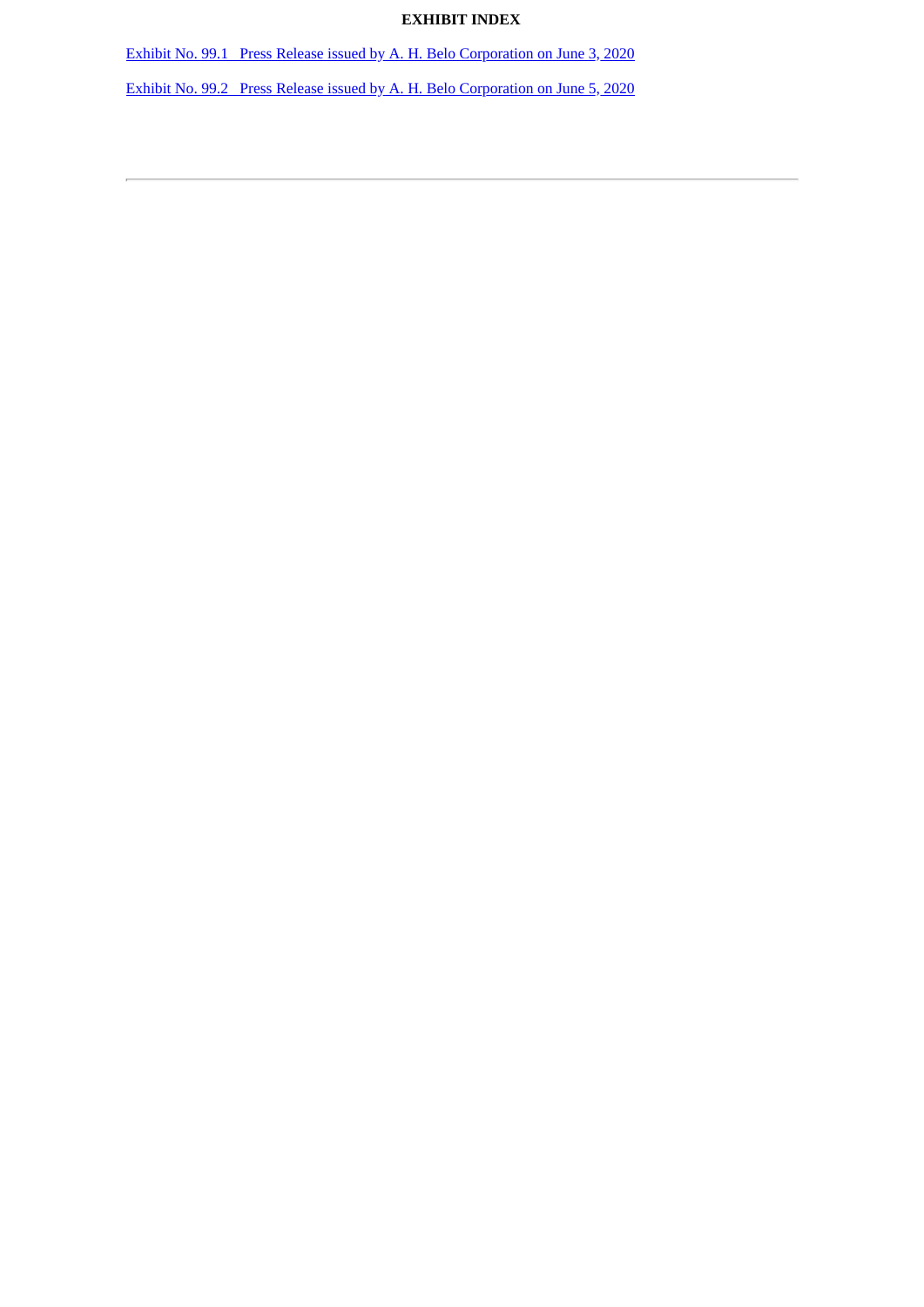# A. H. BELO CORPORATION

#### **A. H. Belo Corporation Announces Third Quarter 2020 Dividend**

<span id="page-5-0"></span>**DALLAS** - A. H. Belo Corporation (NYSE: AHC) announced today that the Company's Board of Directors declared a quarterly cash dividend of \$0.04 per share on June 2, 2020. The dividend will be payable on September 4, 2020 to shareholders of record at the close of business on August 14, 2020.

#### **About A. H. Belo Corporation**

A. H. Belo Corporation is the leading local news and information publishing company in Texas. The Company has commercial printing, distribution and direct mail capabilities, as well as a presence in emerging media and digital marketing. While focusing on extending the Company's media platforms, A. H. Belo delivers news and information in innovative ways to a broad range of audiences with diverse interests and lifestyles. For additional information, visit www.ahbelo.com or email invest@ahbelo.com.

*Statements in this communication concerning A. H. Belo Corporation's business outlook or future economic performance, revenues, expenses, and other financial and non-financial items that are not historical facts, are "forward-looking statements" as the term is defined under applicable federal securities laws. Forward-looking statements are subject to risks, uncertainties and other factors that could cause actual results to differ materially from those statements. Such risks, trends and uncertainties are, in most instances, beyond the Company's control, and include changes in advertising demand and other economic conditions; consumers' tastes; newsprint prices; program costs; labor relations; cybersecurity incidents; technological obsolescence; and the current and future impacts of the COVID-19 public health crisis. Among other risks, there can be no guarantee that the board of directors will approve a quarterly dividend in future quarters; as well as other risks described in the Company's Annual Report on Form 10-K and in the Company's other public disclosures and filings with the Securities and Exchange Commission. Forwardlooking statements, which are as of the date of this filing, are not updated to reflect events or circumstances after the date of the statement.*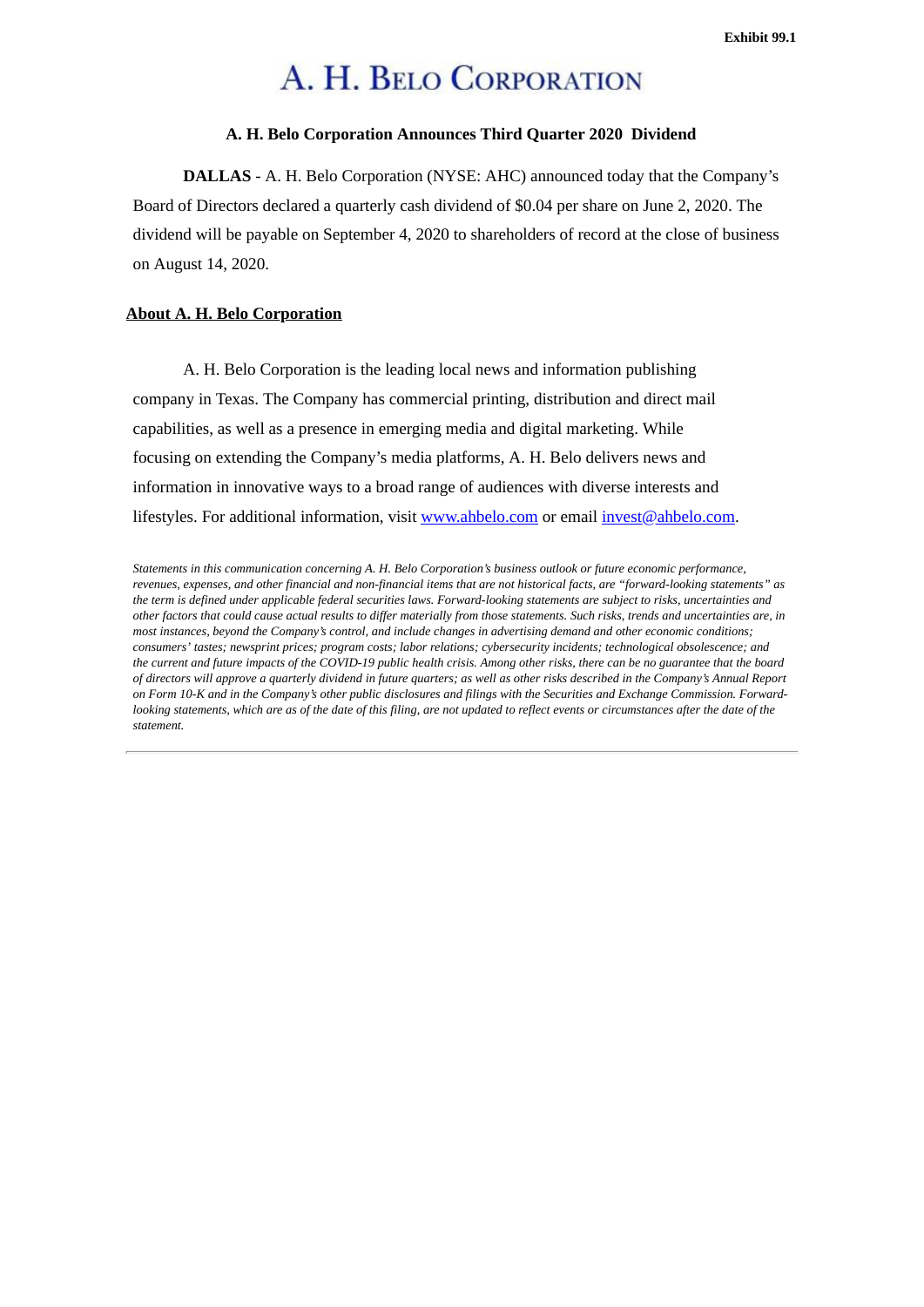## A. H. BELO CORPORATION

#### **A. H. Belo Corporation Announces First Quarter 2020 Financial Results**

<span id="page-6-0"></span>**DALLAS –** A. H. Belo Corporation (NYSE: AHC) today reported a first quarter 2020 net loss of \$1.6 million, or \$(0.08) per share. In the first quarter of 2019, the Company reported a net loss of \$2.1 million, or \$(0.10) per share.

For the first quarter of 2020, on a non-GAAP basis, A. H. Belo reported an operating loss adjusted for certain items ("adjusted operating loss") of \$2.8 million, a decline of \$1.9 million when compared to an adjusted operating loss of \$0.9 million reported in the first quarter of 2019.

Robert W. Decherd, chairman, president and Chief Executive Officer, said, "As noted in our investor call on May 12, A. H. Belo is making significant progress toward our goal of becoming a sustainably profitable digital newspaper company that plays a meaningful role in the communities served by *The Dallas Morning News* and the digital extensions of its content. While this will take time, the end result is potentially a valuable media franchise.

"Events surrounding the pandemic have stressed the systems that support A. H. Belo's operations. And while digital subscription revenue grew in the first quarter, advertising revenue began to soften toward the end of the quarter. Our Board and management team have responded quickly to these pressures to ensure that *The News* is able to report essential and reliable information to its audiences in a timely manner. We recognize in such circumstances our journalists are asked to do their best work under duress and we are striving to keep our colleagues healthy and safe.

"As I outlined on our investor call, A. H. Belo has the financial flexibility to weather the pandemic's effects in the months ahead."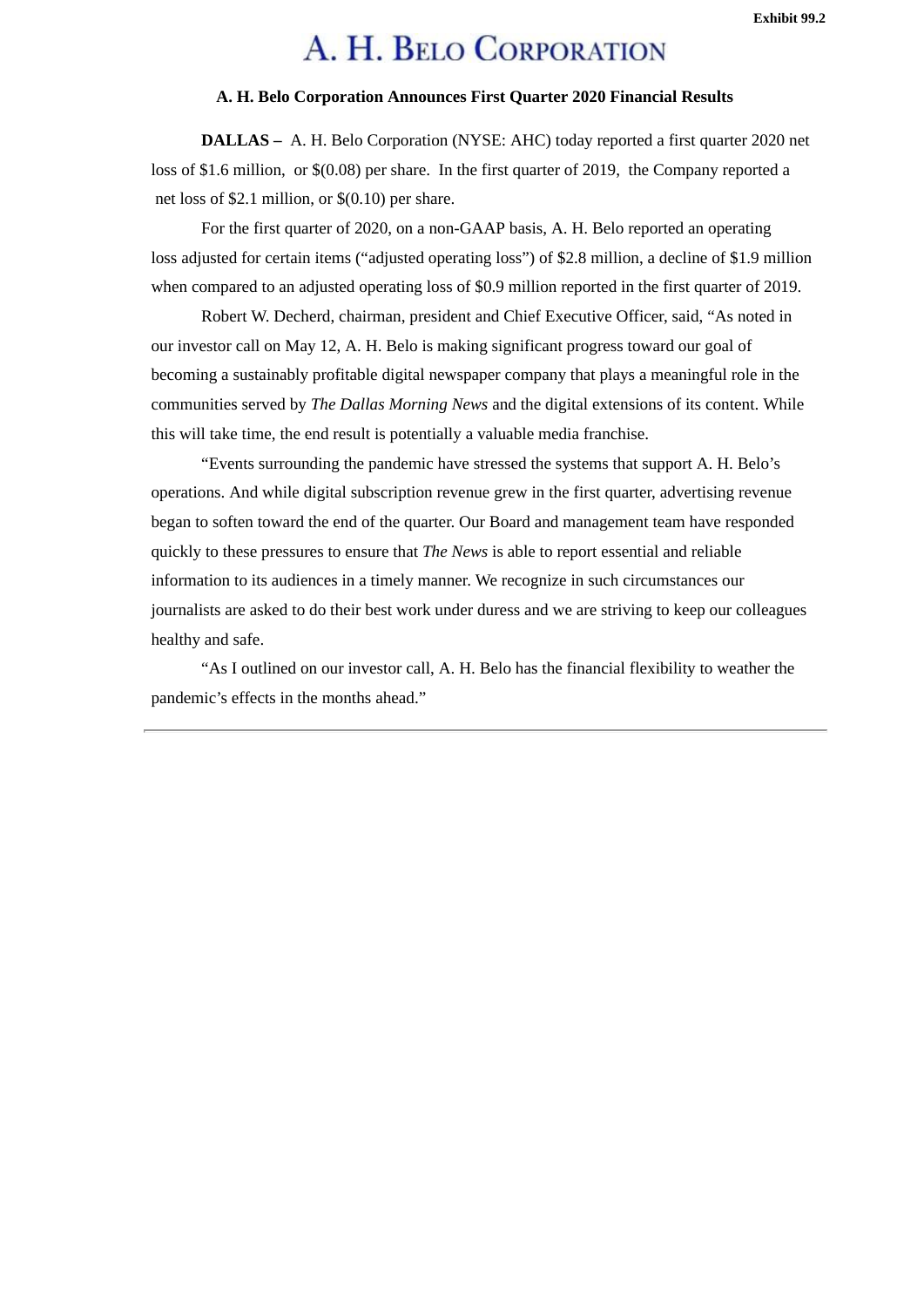#### **First Quarter Results**

Total revenue was \$40.3 million in the first quarter of 2020, a decrease of \$6.2 million or 13.4 percent when compared to the first quarter of 2019.

Revenue from advertising and marketing services, including print and digital revenues, was \$19.3 million in the first quarter of 2020, a decrease of \$4.7 million or 19.6 percent when compared to the \$24.0 million reported for the first quarter of 2019.

Circulation revenue was \$16.4 million, a decrease of \$0.9 million or 5.0 percent when compared to the first quarter of 2019. The decline is primarily due to a decrease in home delivery and single copy volumes, partially offset by rate increases and an increase of \$0.3 million or 28.3 percent in digital-only subscription revenue.

Printing, distribution and other revenue decreased \$0.7 million, or 12.8 percent, to \$4.6 million, primarily due to a reduction in brokered and commercial printing, partially offset by an increase in shared mail packaging revenue generated from mailed advertisements for business customers.

Total consolidated operating expense in the first quarter of 2020, on a GAAP basis, was \$45.1 million, a decrease of \$5.4 million or 10.7 percent compared to the first quarter of 2019. The improvement is primarily due to decreases of \$2.1 million in employee compensation and benefits expense, \$1.5 million in newsprint, ink and other supplies expense, and \$0.9 million in outside services expenses.

In the first quarter of 2020, on a non-GAAP basis, adjusted operating expense was \$44.6 million, an improvement of \$5.7 million or 11.3 percent when compared to \$50.3 million of adjusted operating expense in the first quarter of 2019. The improvement is primarily due to expense decreases in employee compensation and benefits,

newsprint expense, and reductions from continued management of discretionary spending.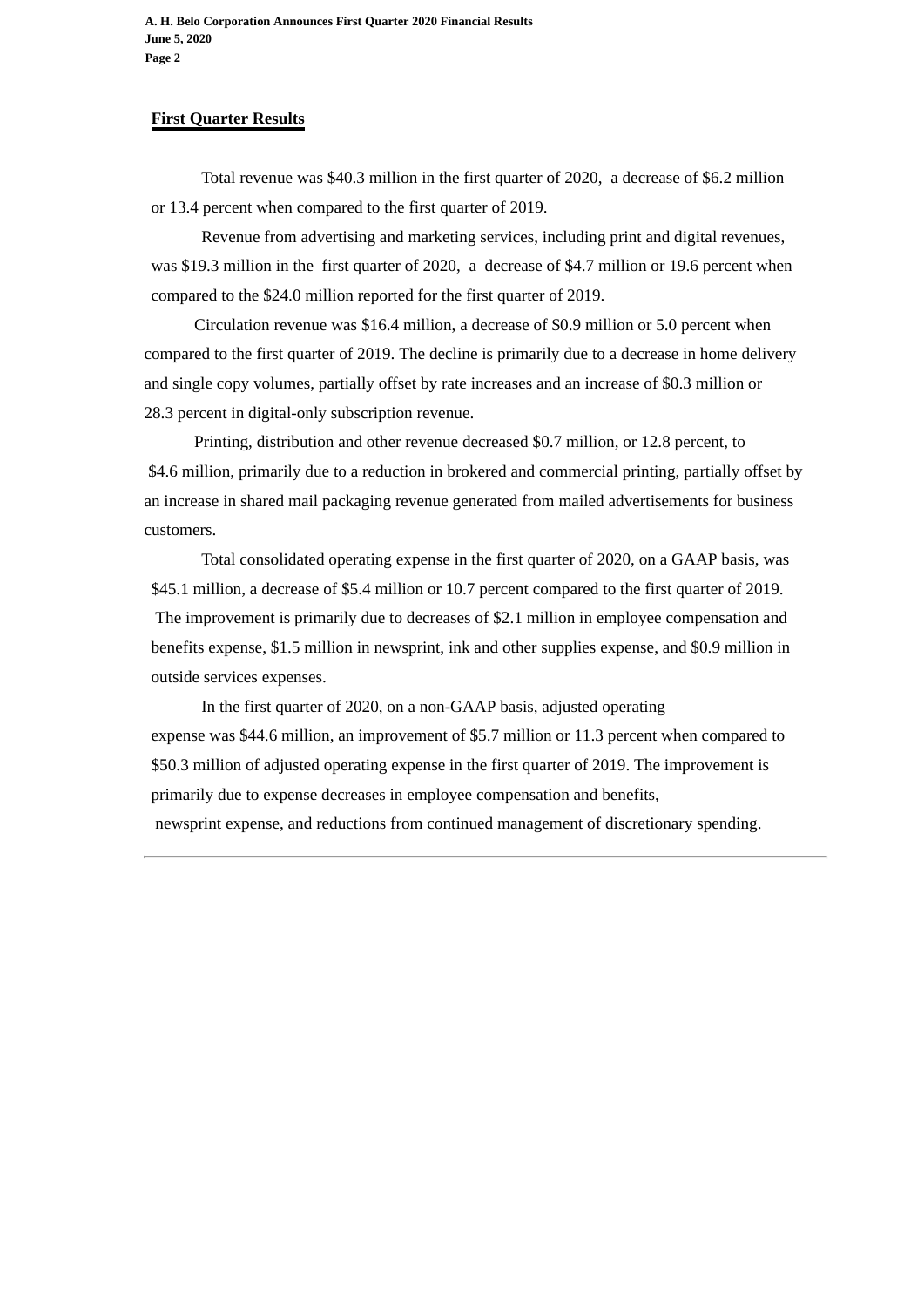As of March 31, 2020, the Company had 788 employees, a decrease of 130 or 14.2 percent when compared to the prior year period. Cash and cash equivalents were \$44.0 million and the Company had no debt.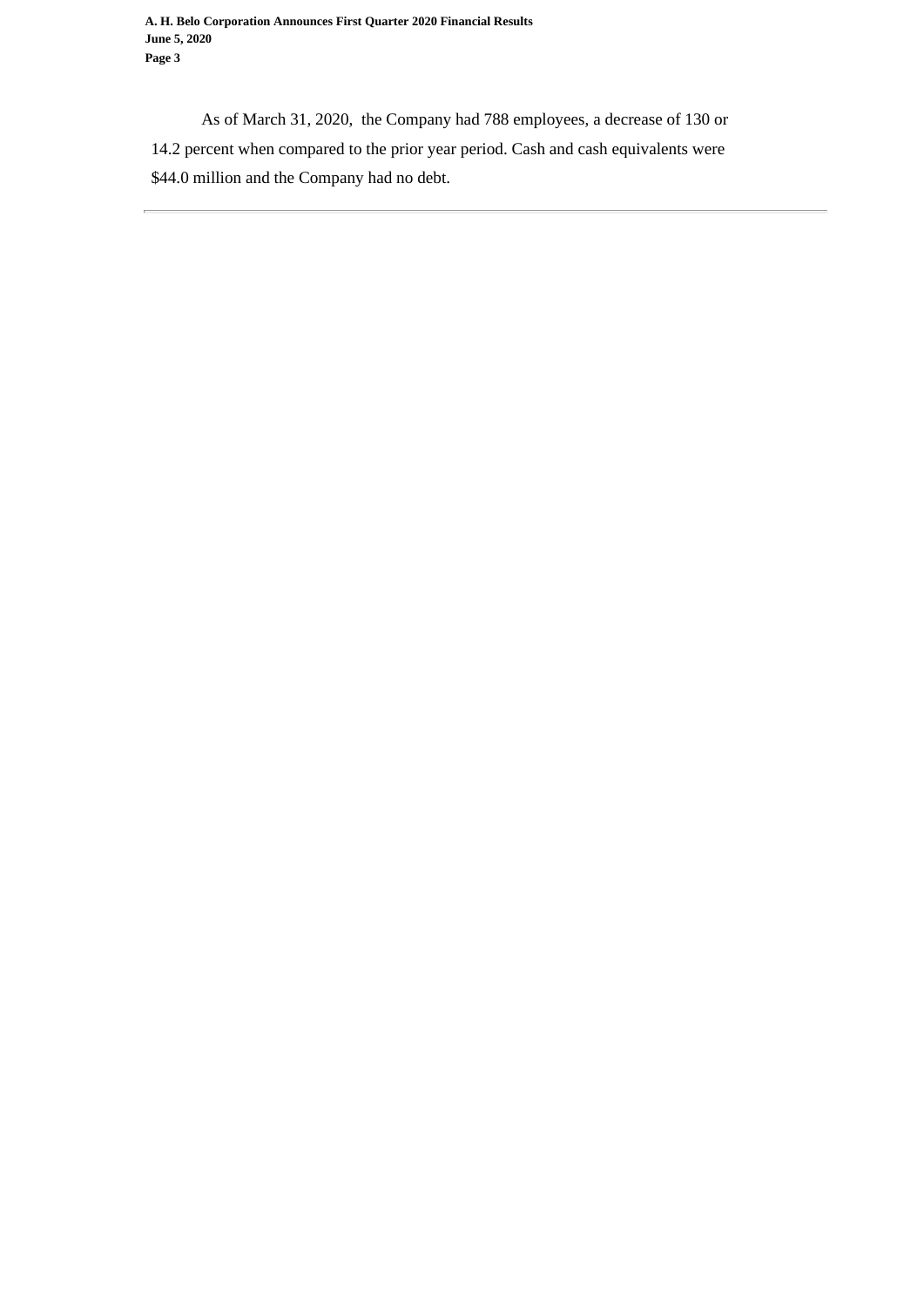#### **Non-GAAP Financial Measures**

Reconciliations of operating loss to adjusted operating loss, total net operating revenue to adjusted operating revenue, and total operating costs and expense to adjusted operating expense are included in the exhibits to this release.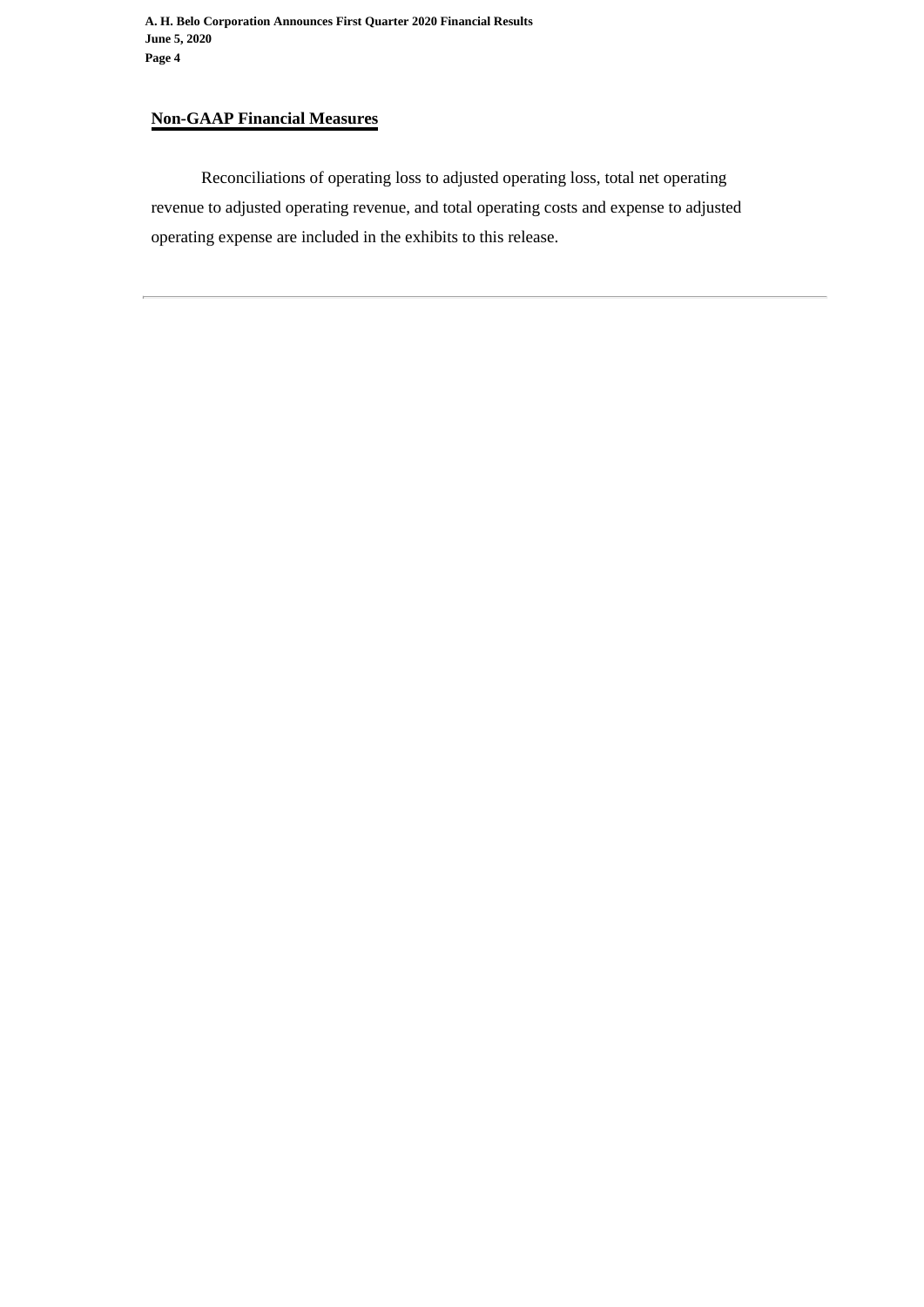#### **About A. H. Belo Corporation**

A. H. Belo Corporation is the leading local news and information publishing company in Texas. The Company has commercial printing, distribution and direct mail capabilities, as well as a presence in emerging media and digital marketing. While focusing on extending the Company's media platforms, A. H. Belo delivers news and information in innovative ways to a broad range of audiences with diverse interests and lifestyles. For additional information, visit www.ahbelo.com or email invest@ahbelo.com.

*Statements in this communication concerning A. H. Belo Corporation's business outlook or future economic performance, revenues, expenses, and other financial and non-financial items that are not historical facts, are "forward-looking statements" as the term is defined under applicable federal securities laws. Forward-looking statements are subject to risks, uncertainties and other factors that could cause actual results to differ materially from those statements. Such risks, trends and uncertainties are, in most instances, beyond the Company's control, and include changes in advertising demand and other economic conditions; consumers' tastes; newsprint prices; program costs; labor relations; cybersecurity incidents; technological obsolescence; and the current and future impacts of the COVID-19 public health crisis. Among other risks, there can be no guarantee that the board of directors will approve a quarterly dividend in future quarters; as well as other risks described in the Company's Annual Report on Form 10-K and in the Company's other public disclosures and filings with the Securities and Exchange Commission. Forward-looking statements, which are as of the date of this filing, are not updated to reflect events or circumstances after the date of the statement.*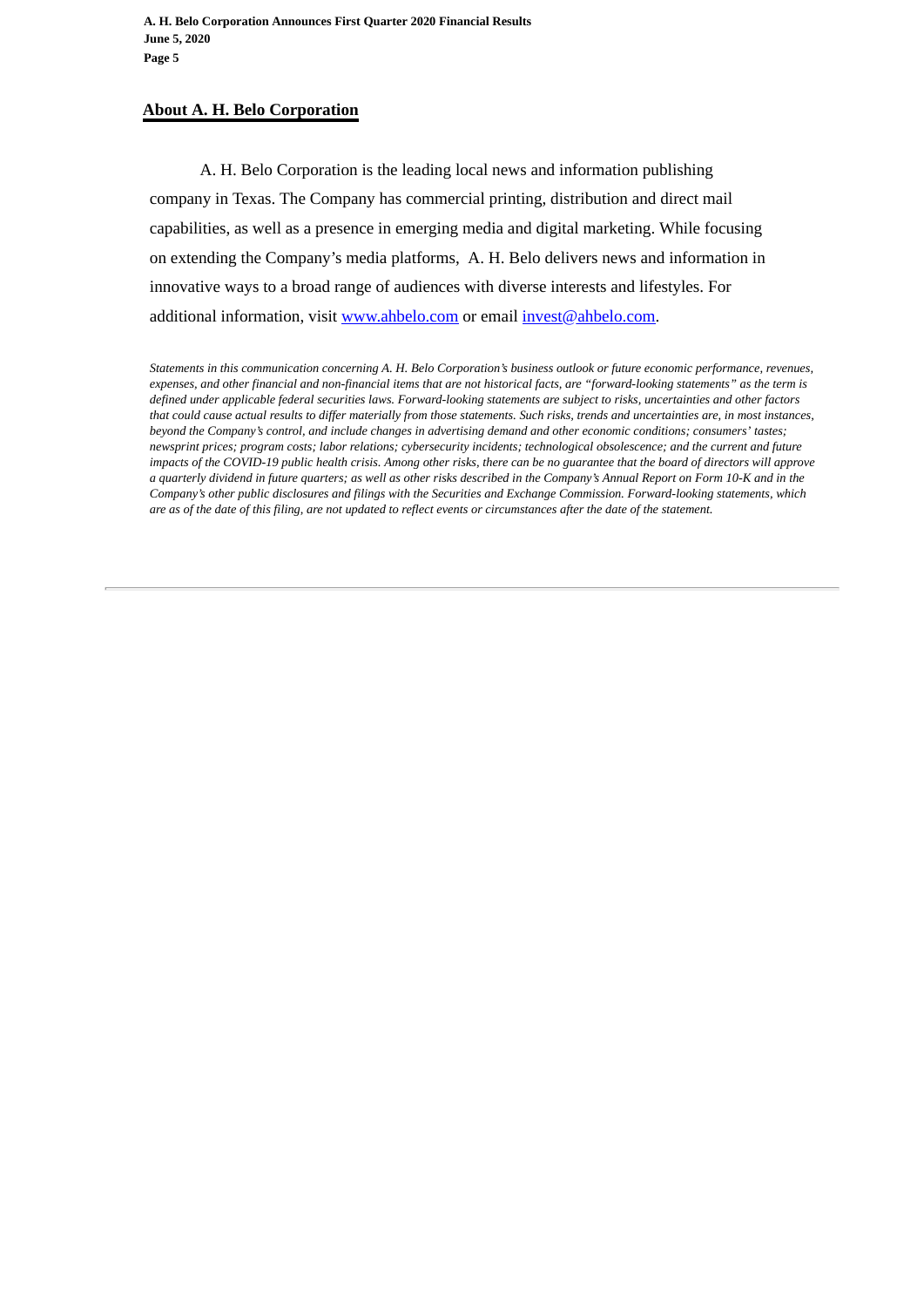#### **A. H. Belo Corporation and Subsidiaries**

#### **Consolidated Statements of Operations**

|                                                              | Three Months Ended March 31, |             |    |            |
|--------------------------------------------------------------|------------------------------|-------------|----|------------|
| In thousands, except share and per share amounts (unaudited) |                              | 2020        |    | 2019       |
| <b>Net Operating Revenue:</b>                                |                              |             |    |            |
| Advertising and marketing services                           | \$                           | 19,327      | -S | 24,041     |
| Circulation                                                  |                              | 16,414      |    | 17,273     |
| Printing, distribution and other                             |                              | 4,602       |    | 5,275      |
| Total net operating revenue                                  |                              | 40,343      |    | 46,589     |
| <b>Operating Costs and Expense:</b>                          |                              |             |    |            |
| Employee compensation and benefits                           |                              | 19,016      |    | 21,124     |
| Other production, distribution and operating costs           |                              | 20,992      |    | 22,184     |
| Newsprint, ink and other supplies                            |                              | 3,271       |    | 4,747      |
| Depreciation                                                 |                              | 1,765       |    | 2,386      |
| Amortization                                                 |                              | 64          |    | 76         |
| Gain on sale/disposal of assets, net                         |                              | (5)         |    |            |
| Total operating costs and expense                            |                              | 45,103      |    | 50,517     |
| <b>Operating loss</b>                                        |                              | (4,760)     |    | (3,928)    |
| Other income, net                                            |                              | 1,352       |    | 829        |
| <b>Loss Before Income Taxes</b>                              |                              | (3,408)     |    | (3,099)    |
| Income tax benefit                                           |                              | (1,787)     |    | (964)      |
| <b>Net Loss</b>                                              | \$                           | (1,621)     | \$ | (2, 135)   |
| <b>Per Share Basis</b>                                       |                              |             |    |            |
| Net loss                                                     |                              |             |    |            |
| Basic and diluted                                            | \$                           | $(0.08)$ \$ |    | (0.10)     |
| Number of common shares used in the per share calculation:   |                              |             |    |            |
| Basic and diluted                                            |                              | 21,410,423  |    | 21,594,262 |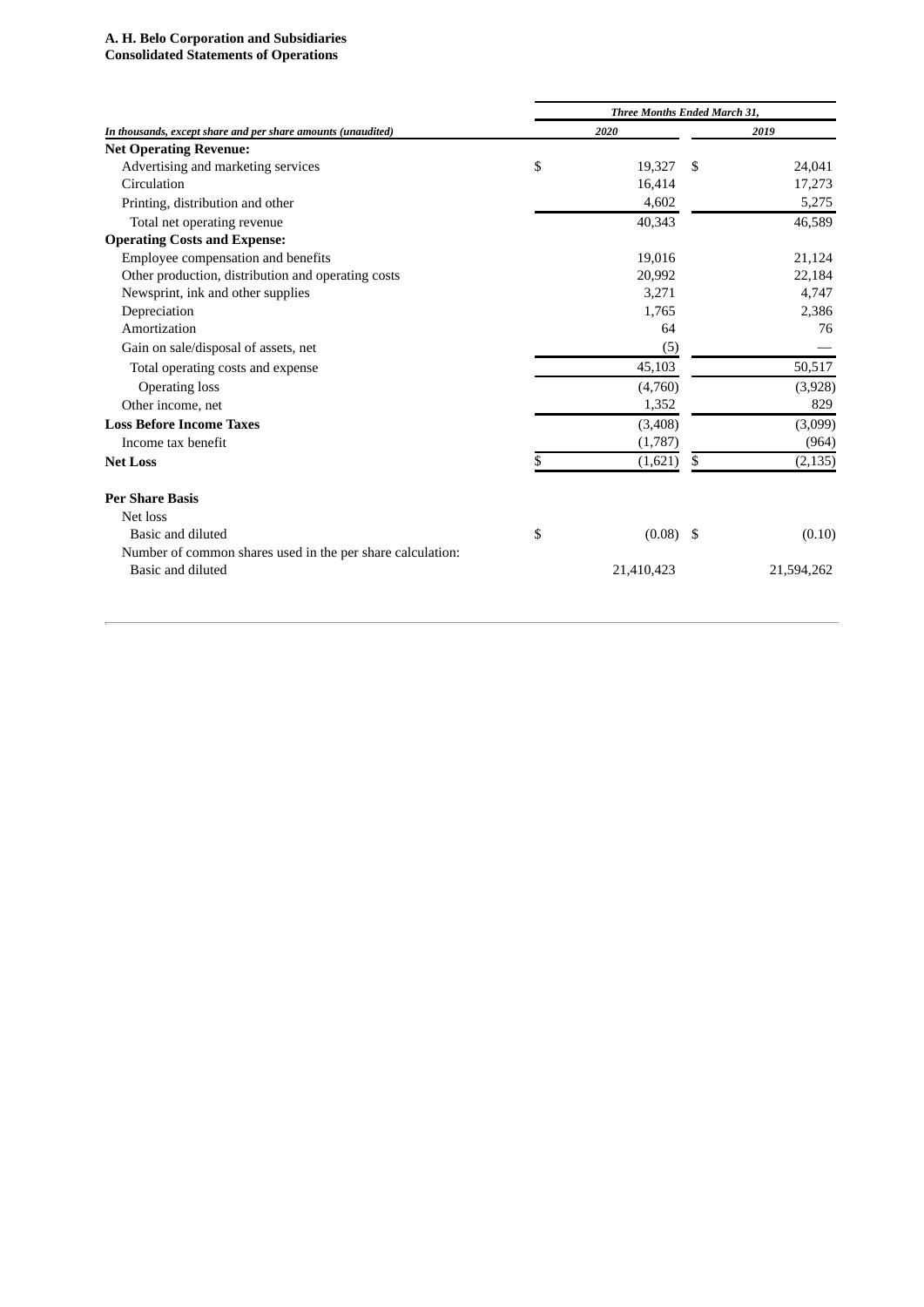#### A. H. Belo Corporation and Subsidiaries **Consolidated Balance Sheets**

|                                                    |    | March 31, |      | December 31, |  |
|----------------------------------------------------|----|-----------|------|--------------|--|
| In thousands (unaudited)                           |    | 2020      | 2019 |              |  |
| <b>Assets</b>                                      |    |           |      |              |  |
| Current assets:                                    |    |           |      |              |  |
| Cash and cash equivalents                          | \$ | 43,934    | -\$  | 48,626       |  |
| Accounts receivable, net                           |    | 14,946    |      | 18,441       |  |
| Other current assets                               |    | 11,926    |      | 7,737        |  |
| Total current assets                               |    | 70,806    |      | 74,804       |  |
| Property, plant and equipment, net                 |    | 16,841    |      | 18,453       |  |
| Operating lease right-of-use assets                |    | 22,483    |      | 21,371       |  |
| Intangible assets, net                             |    | 255       |      | 319          |  |
| Deferred income taxes, net                         |    | 36        |      | 50           |  |
| Long-term note receivable                          |    | 22,400    |      | 22,400       |  |
| Other assets                                       |    | 3,631     |      | 3,648        |  |
| <b>Total assets</b>                                | S. | 136,452   | \$   | 141,045      |  |
| <b>Liabilities and Shareholders' Equity</b>        |    |           |      |              |  |
| Current liabilities:                               |    |           |      |              |  |
| Accounts payable                                   | \$ | 4,989     | \$   | 6,103        |  |
| Accrued compensation and other current liabilities |    | 11,517    |      | 13,337       |  |
| Contract liabilities                               |    | 14,283    |      | 12,098       |  |
| Total current liabilities                          |    | 30,789    |      | 31,538       |  |
| Long-term pension liabilities                      |    | 21,657    |      | 23,039       |  |
| Long-term operating lease liabilities              |    | 23,694    |      | 23,120       |  |
| Other liabilities                                  |    | 5,690     |      | 5,611        |  |
| <b>Total liabilities</b>                           |    | 81,830    |      | 83,308       |  |
| Total shareholders' equity                         |    | 54,622    |      | 57,737       |  |
| Total liabilities and shareholders' equity         | S  | 136,452   | \$   | 141,045      |  |
|                                                    |    |           |      |              |  |